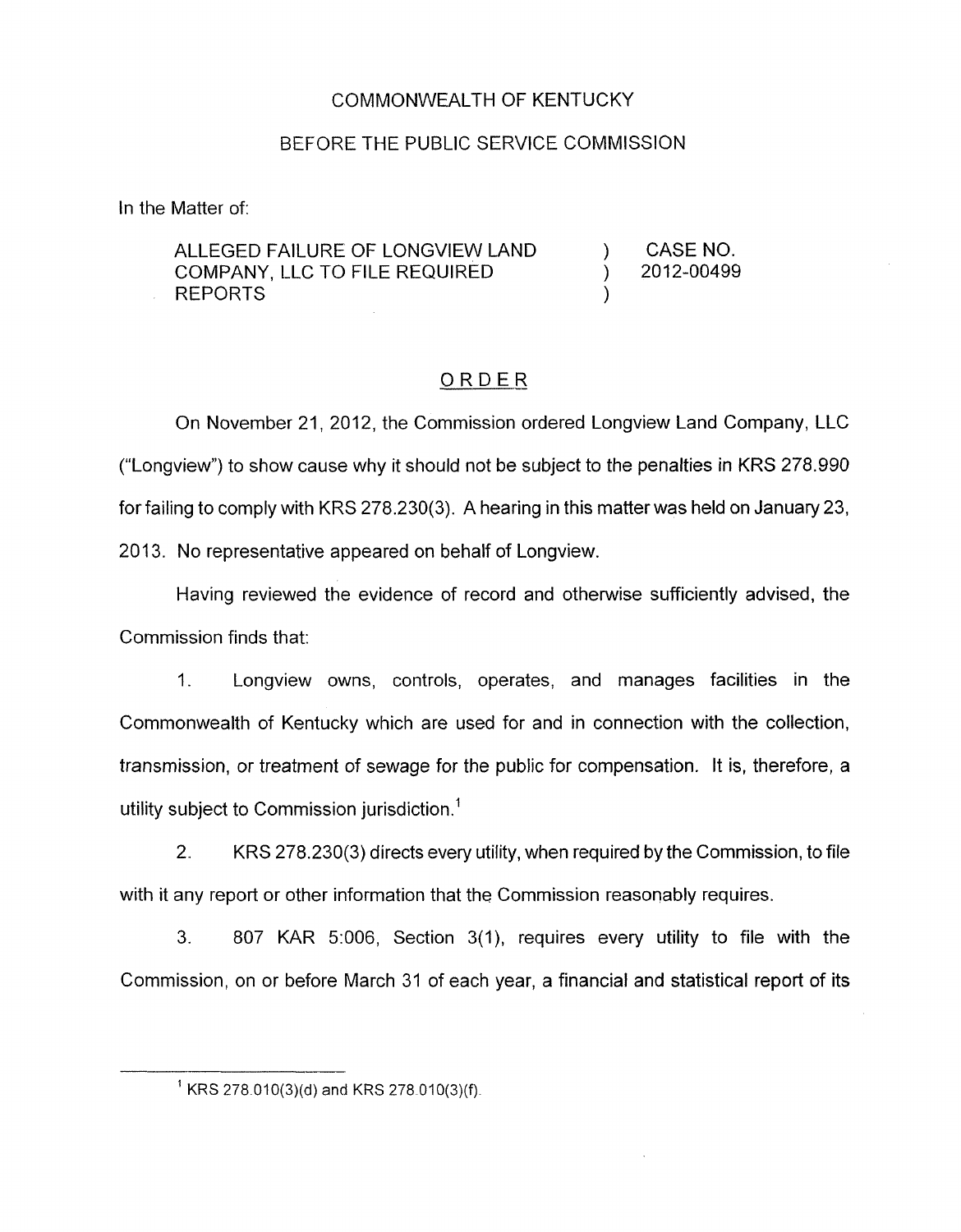utility operations for the preceding calendar year on forms furnished by the Commission. KRS 278.990 provides penalties for utilities that fail to file the required reports.

4. On or about December 15, 2011, the Commission provided to Longview the standard forms for the annual financial and statistical reports. According to Commission records, Longview has yet to file its sewer annual reports for the 2011 calendar year.

5. As of April 1, 2011, Longview has not filed the required reports for the 2011 calendar year operations nor requested an extension of time in which to make such filing.

6. As of the date of this Order, Longview has not filed an annual financial and statistical report for its 2011 calendar year operations.

7. As of the date of this Order, Longview has not filed a report of gross earnings derived from intrastate business for its 2011 calendar year.

8. Where the act a utility is required to do is merely clerical in nature, willfulness or deliberate intent can be inferred from the fact of noncompliance. $<sup>2</sup>$ </sup>

9. Longview has willfully failed to comply with KRS 278.230(3).

IO. KRS 278.990(1) provides that any utility that willfully violates any provision of KRS Chapter 278 or any regulation promulgated pursuant to KRS Chapter 278, or fails to perform any duty imposed upon it under those sections shall be subject to a civil penalty not less than \$25.00 and not more than \$2,500.00.

11 **I** Longview shall be assessed a penalty of \$2,500.00 for its willful failure to comply with KRS 278.230(3).

IT IS THEREFORE ORDERED that:

<sup>&</sup>lt;sup>2</sup> See Re Dvke Water Company, 55 PUR3d 342 (Cal. P.U.C. 1964).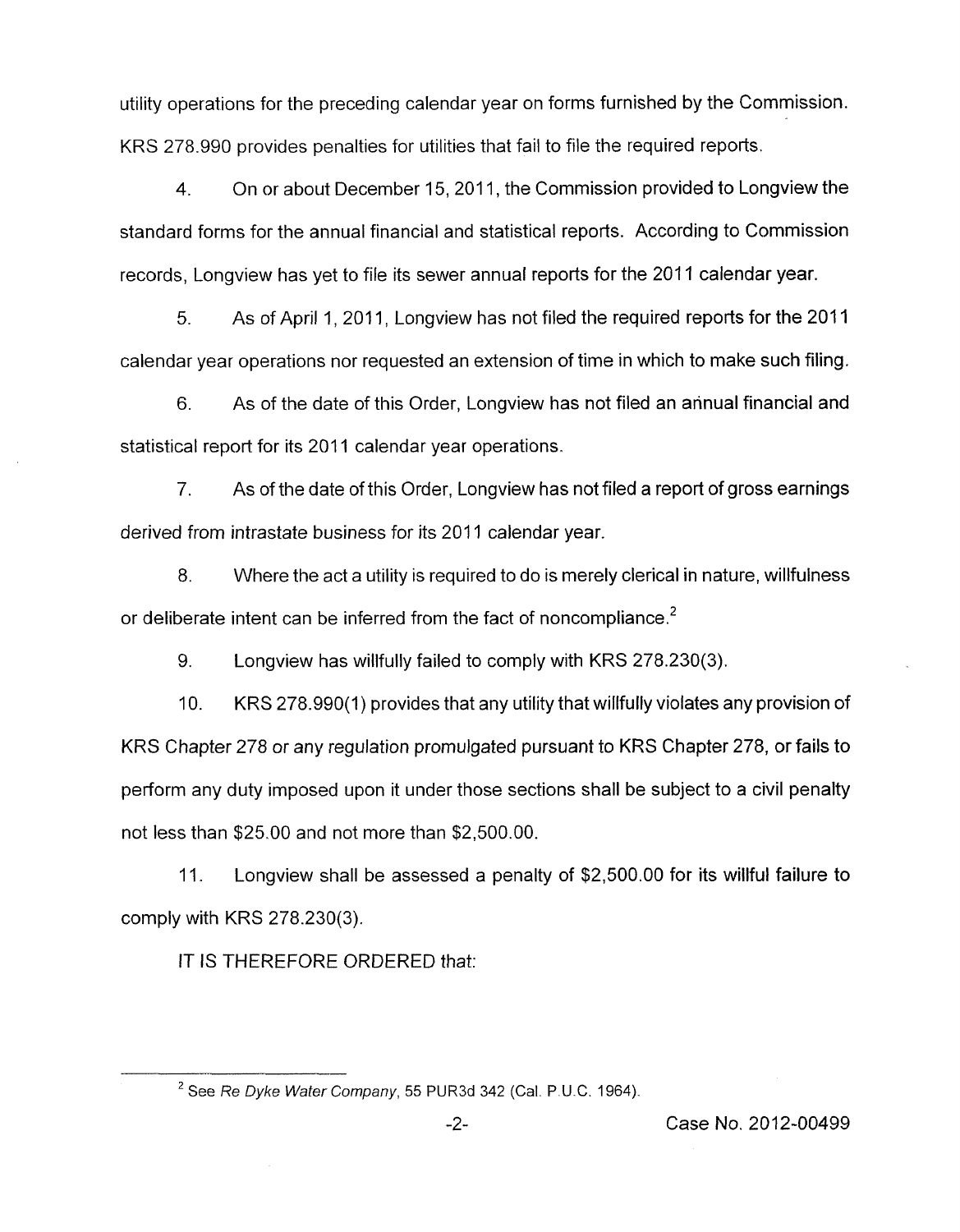1. Longview is assessed a penalty of \$2,500.00 for its willful failure to comply with KRS 278.230(3).

2. Longview shall pay the assessed penalty within 14 days of the date of this Order. Payment shall be made by certified check or money order made payable to "Kentucky State Treasurer" and shall be mailed or delivered to the Office of General Counsel, Kentucky Public Service Commission, 211 Sower Boulevard, P.O. Box 615, Frankfort, Kentucky 40602-0615.

**3.** Within 20 days of the date of this Order, Longview shall file with the Commission completed sewer annual financial and statistical reports for its 2011 calendar year operations and completed reports of gross earnings derived from intrastate business for its 2011 calendar year operations.

**4.** This case is closed and removed from the Commission's docket.

By the Commission

ENTERED **2013<br>2018 RENTUCKY PUBLIC<br>2018 REPUGE COMMISSION** SERVICE COMMISSION

ATTE Director Execu *<sup>v</sup>***IV** 

Case No. 2012-00499